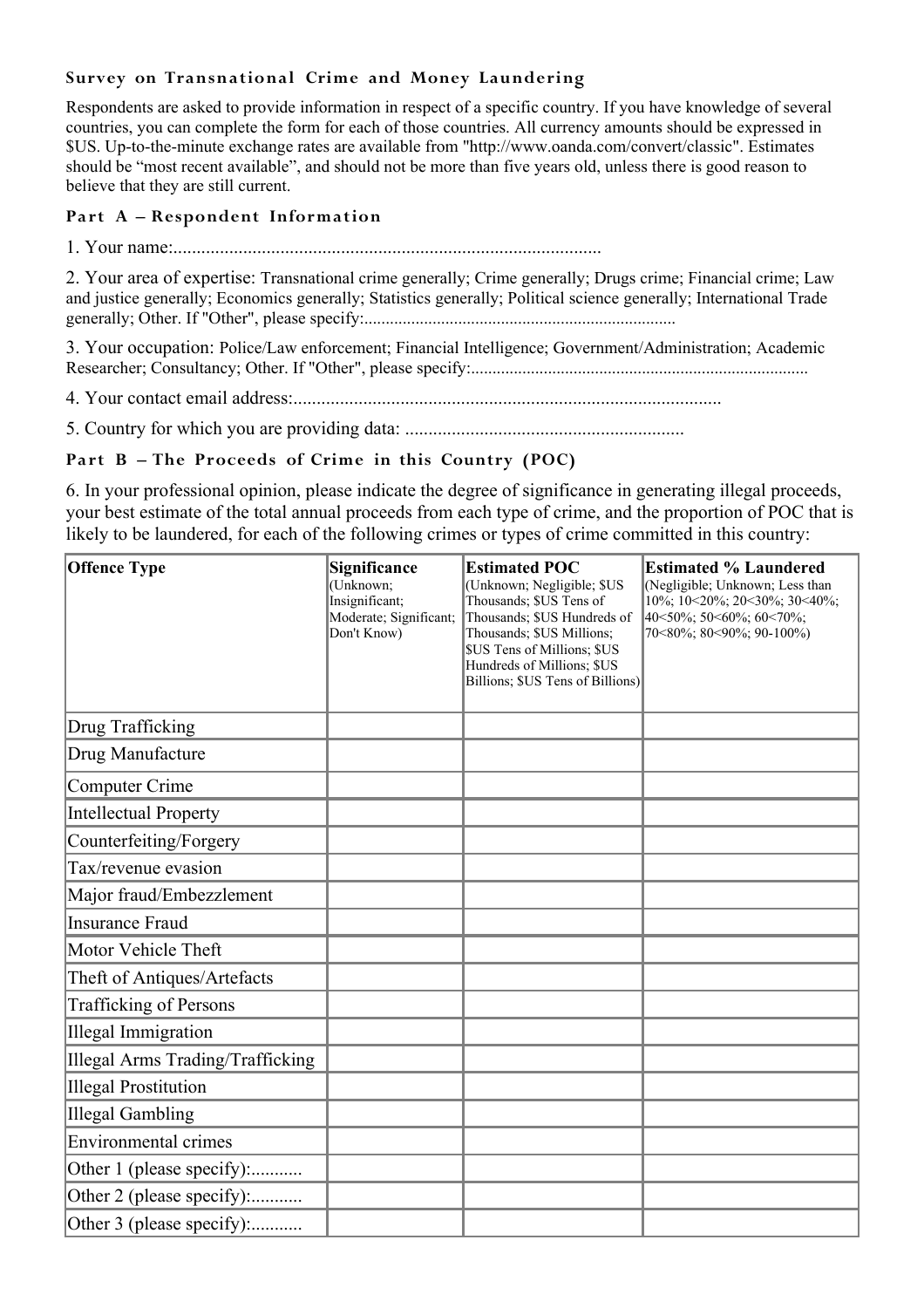7. If the crimes involve bringing goods or people illegally into this country, or supplying services illegally to this country, please indicate the (up to two) principal countries of origin. The country of origin is where the transactions take place, not necessarily where the goods etc originate. Example: suppose most heroin brought illegally into Australia is produced in Afghanistan but imported by traffickers based in Hong Kong - the Main Country of Origin is Hong Kong, not Afghanistan.

| <b>Offence Type</b>              | <b>Main Country of Origin</b> | 2nd Country |
|----------------------------------|-------------------------------|-------------|
| Drug Trafficking                 |                               |             |
| Drug Manufacture                 |                               |             |
| Computer Crime                   |                               |             |
| Intellectual Property            |                               |             |
| Counterfeiting/Forgery           |                               |             |
| Tax/revenue evasion              |                               |             |
| Major fraud/Embezzlement         |                               |             |
| Insurance Fraud                  |                               |             |
| Motor Vehicle Theft              |                               |             |
| Theft of Antiques/Artefacts      |                               |             |
| Trafficking of Persons           |                               |             |
| Illegal Immigration              |                               |             |
| Illegal Arms Trading/Trafficking |                               |             |
| Illegal Prostitution             |                               |             |
| Illegal Gambling                 |                               |             |
| Environmental crimes             |                               |             |
| Other 1 (please specify):        |                               |             |
| Other 2 (please specify):        |                               |             |
| Other 3 (please specify):        |                               |             |

8. If the crimes involve sending goods or people illegally to other countries, or supplying services illegally to other countries, please indicate the principal destination countries. Example: suppose most archaeological artifacts illegally exported from Egypt for sale in the U.K. are purchased by traffickers based in Germany - the Main Destination Country is Germany, not the U.K.

| <b>Offence Type</b>              | <b>Main Destination</b> | <b>2nd Destination</b> |
|----------------------------------|-------------------------|------------------------|
| Drug Trafficking                 |                         |                        |
| Drug Manufacture                 |                         |                        |
| Computer Crime                   |                         |                        |
| <b>Intellectual Property</b>     |                         |                        |
| Counterfeiting/Forgery           |                         |                        |
| Tax/revenue evasion              |                         |                        |
| Major fraud/Embezzlement         |                         |                        |
| <b>Insurance Fraud</b>           |                         |                        |
| Motor Vehicle Theft              |                         |                        |
| Theft of Antiques/Artefacts      |                         |                        |
| <b>Trafficking of Persons</b>    |                         |                        |
| <b>Illegal Immigration</b>       |                         |                        |
| Illegal Arms Trading/Trafficking |                         |                        |
| <b>Illegal Prostitution</b>      |                         |                        |
| Illegal Gambling                 |                         |                        |
| <b>Environmental crimes</b>      |                         |                        |
| Other 1 (please specify):        |                         |                        |
| Other 2 (please specify):        |                         |                        |
| Other 3 (please specify):        |                         |                        |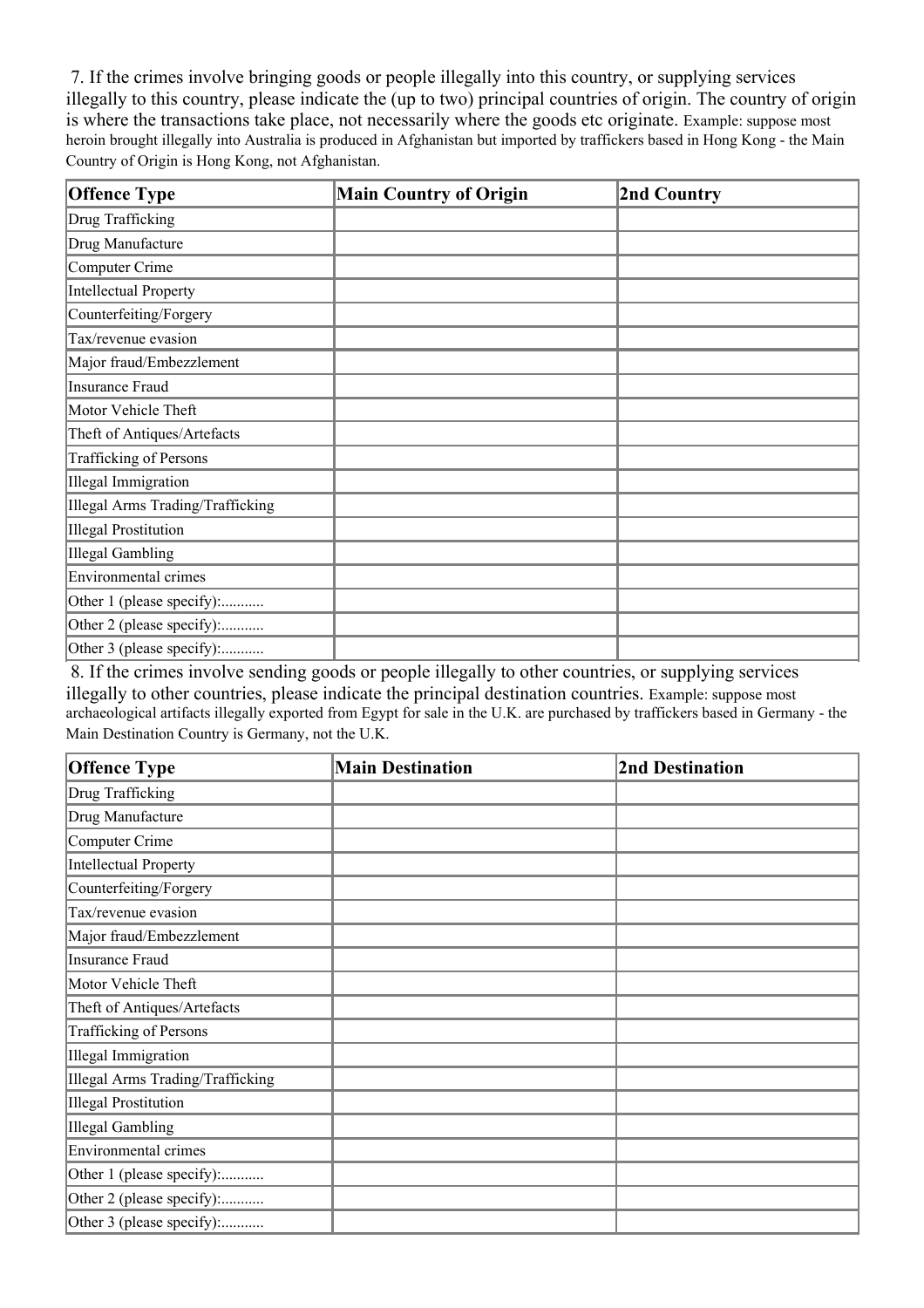9. In your professional opinion, please estimate the percentages of the total POC expended in the following categories:

|                                             | Total POC expended % |
|---------------------------------------------|----------------------|
| Further crime activities                    | $ ^{00}_{0}$         |
| Real Estate Investment                      | $\frac{1}{2}$        |
| Legitimate Business                         | $\frac{1}{2}$        |
| Luxury Goods                                | $\frac{1}{2}$        |
| Gambling                                    | $\frac{1}{2}$        |
| Other Lifestyle                             | $\frac{1}{2}$        |
| Professional Services (eg legal, financial) | $\frac{1}{2}$        |
| Other corruptive influence                  | $\frac{1}{2}$        |
|                                             | $\frac{1}{2}$        |
|                                             | $\frac{1}{2}$        |
|                                             | $\frac{1}{2}$        |
| <b>TOTAL</b>                                | 100.00%              |

10. To the best of your knowledge, please indicate the annual order of magnitude of POC restrained/forfeited by authorities in this country. Unknown; Negligible; \$US Thousands; \$US Tens of Thousands; \$US Hundreds of Thousands; \$US Millions; \$US Tens of Millions; \$US Hundreds of Millions; \$US Billions; \$US Tens of Billions;

11. What is the approximate "street value" of the following items seized in this country? Unknown; Negligible; \$US Thousands; \$US Tens of Thousands; \$US Hundreds of Thousands; \$US Millions; \$US Tens of Millions; \$US Hundreds of Millions; \$US Billions; \$US Tens of Billions

| Illicit drugs              | SUS        |
|----------------------------|------------|
| <b>Weapons</b>             | SUS        |
| Cash/Financial Instruments | SUS        |
|                            | <b>SUS</b> |
|                            | SUS        |

12. To the best of your knowledge, what institutions or mechanisms are used for laundering illicit proceeds in this country?

|                                            | To send POC to                                                        | To get POC out of        | <b>Within this</b>                                 |
|--------------------------------------------|-----------------------------------------------------------------------|--------------------------|----------------------------------------------------|
|                                            | this country Rarely, this country Rarely,<br>Occasionally, Frequently | Occasionally, Frequently | <b>country</b> Rarely,<br>Occasionally, Frequently |
| <b>Banks</b>                               |                                                                       |                          |                                                    |
| Shell corporations                         |                                                                       |                          |                                                    |
| Non-bank financial institutions            |                                                                       |                          |                                                    |
| Money Exchange                             |                                                                       |                          |                                                    |
| Remittance services                        |                                                                       |                          |                                                    |
| Retail shops (eg. jewellers, supermarkets) |                                                                       |                          |                                                    |
| Informal banking (Hawala etc)              |                                                                       |                          |                                                    |
| Insurance companies                        |                                                                       |                          |                                                    |
| Gold and precious metals market            |                                                                       |                          |                                                    |
| Casinos and gambling houses                |                                                                       |                          |                                                    |
| Non-for-profit sector                      |                                                                       |                          |                                                    |
| Antiques dealings                          |                                                                       |                          |                                                    |
| Real estate                                |                                                                       |                          |                                                    |
|                                            |                                                                       |                          |                                                    |
|                                            |                                                                       |                          |                                                    |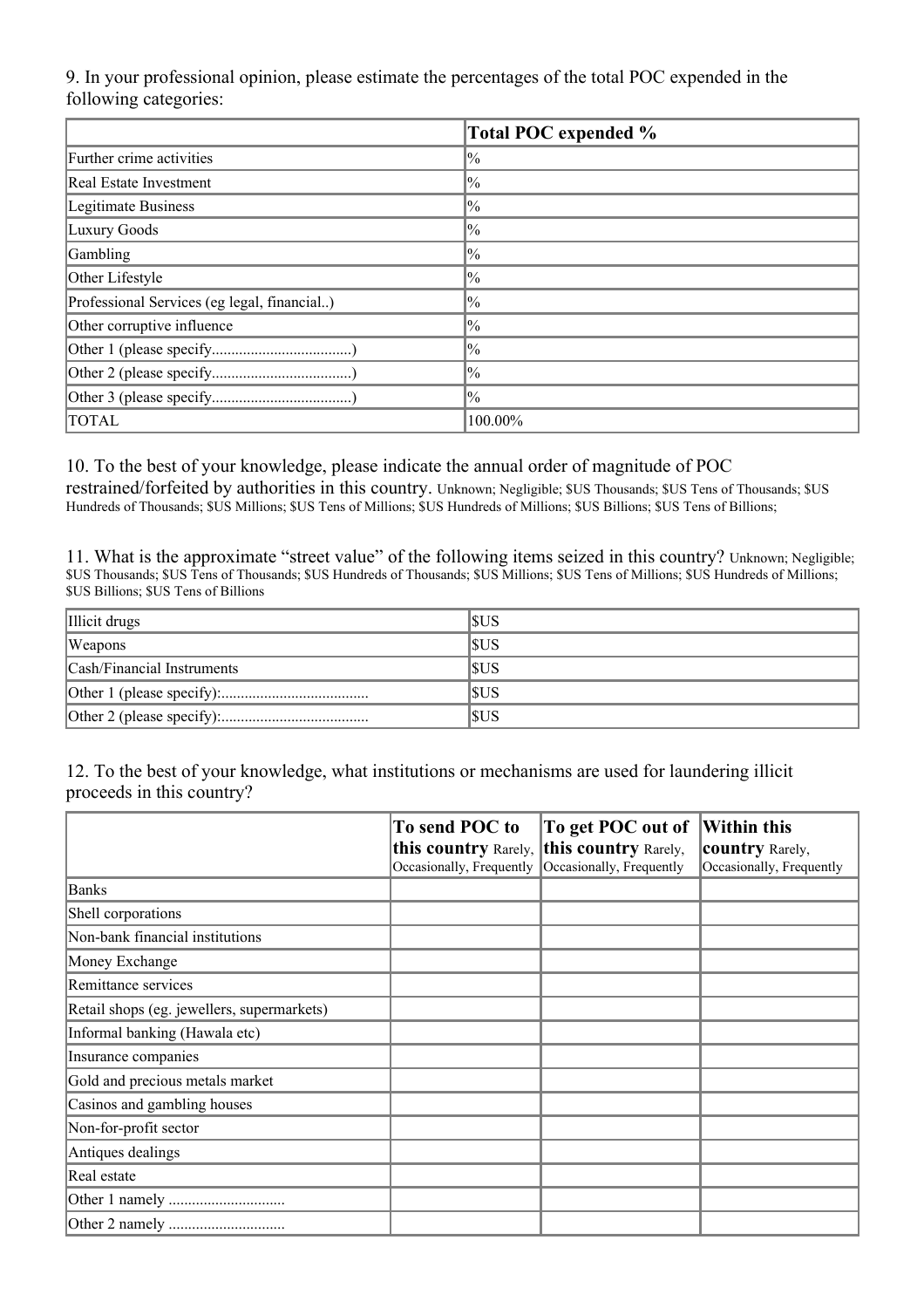13. To the best of your knowledge, what methods are used for laundering illicit proceeds in this country?

|                                         | To send POC to                                     | To get POC out of | Within this              |
|-----------------------------------------|----------------------------------------------------|-------------------|--------------------------|
|                                         | this country Rarely, this country Rarely,          |                   | <b>country</b> Rarely,   |
|                                         | Occasionally, Frequently  Occasionally, Frequently |                   | Occasionally, Frequently |
| Cash smuggling                          |                                                    |                   |                          |
| Structuring                             |                                                    |                   |                          |
| Commingling illicit with licit proceeds |                                                    |                   |                          |
| Loan back                               |                                                    |                   |                          |
| Trusts                                  |                                                    |                   |                          |
| Anonymous accounts                      |                                                    |                   |                          |
| Accounts in false names                 |                                                    |                   |                          |
|                                         |                                                    |                   |                          |
|                                         |                                                    |                   |                          |

14. To the best of your knowledge, what instruments are used for the laundering of illicit proceeds?

|                                 | To send POC to<br>this country Rarely,<br>Occasionally, Frequently | To get POC out of<br>this country Rarely,<br>Occasionally, Frequently | Within this country<br>Rarely, Occasionally,<br>Frequently |
|---------------------------------|--------------------------------------------------------------------|-----------------------------------------------------------------------|------------------------------------------------------------|
| Cash                            |                                                                    |                                                                       |                                                            |
| Wire transfers                  |                                                                    |                                                                       |                                                            |
| Cheques and other instruments   |                                                                    |                                                                       |                                                            |
| Gold and precious metals/stones |                                                                    |                                                                       |                                                            |
| Electronic payments             |                                                                    |                                                                       |                                                            |
| Credit cards                    |                                                                    |                                                                       |                                                            |
| Payable through accounts        |                                                                    |                                                                       |                                                            |
| Stored Value Cards              |                                                                    |                                                                       |                                                            |
|                                 |                                                                    |                                                                       |                                                            |
|                                 |                                                                    |                                                                       |                                                            |

15. In your professional opinion, please list the five most important countries in terms of money laundering relevant to this country:

15. 1 Top five countries to which the POC generated in this country are sent for laundering:

|  |  | 15. 2 Top five countries through which laundered money transits to a final destination: |  |  |  |  |  |
|--|--|-----------------------------------------------------------------------------------------|--|--|--|--|--|
|  |  |                                                                                         |  |  |  |  |  |
|  |  |                                                                                         |  |  |  |  |  |

Country 1....................Country 2.....................Country 3...................Country 4.....................Country 5..........................

15. 3 Top five destination countries:

Country 1....................Country 2.....................Country 3...................Country 4.....................Country 5..........................

# **Part D – This Country´s Response to Money Laundering**

16. Is money laundering a specific offence in this country? Yes/No

17. Does prosecution of money laundering require a separate predicate offence? Yes/No

18. What are the predicate offences for money laundering? All Offences/All Serious Offences/Specified Offences

If "Specified Offences", please list major categories:..........................................................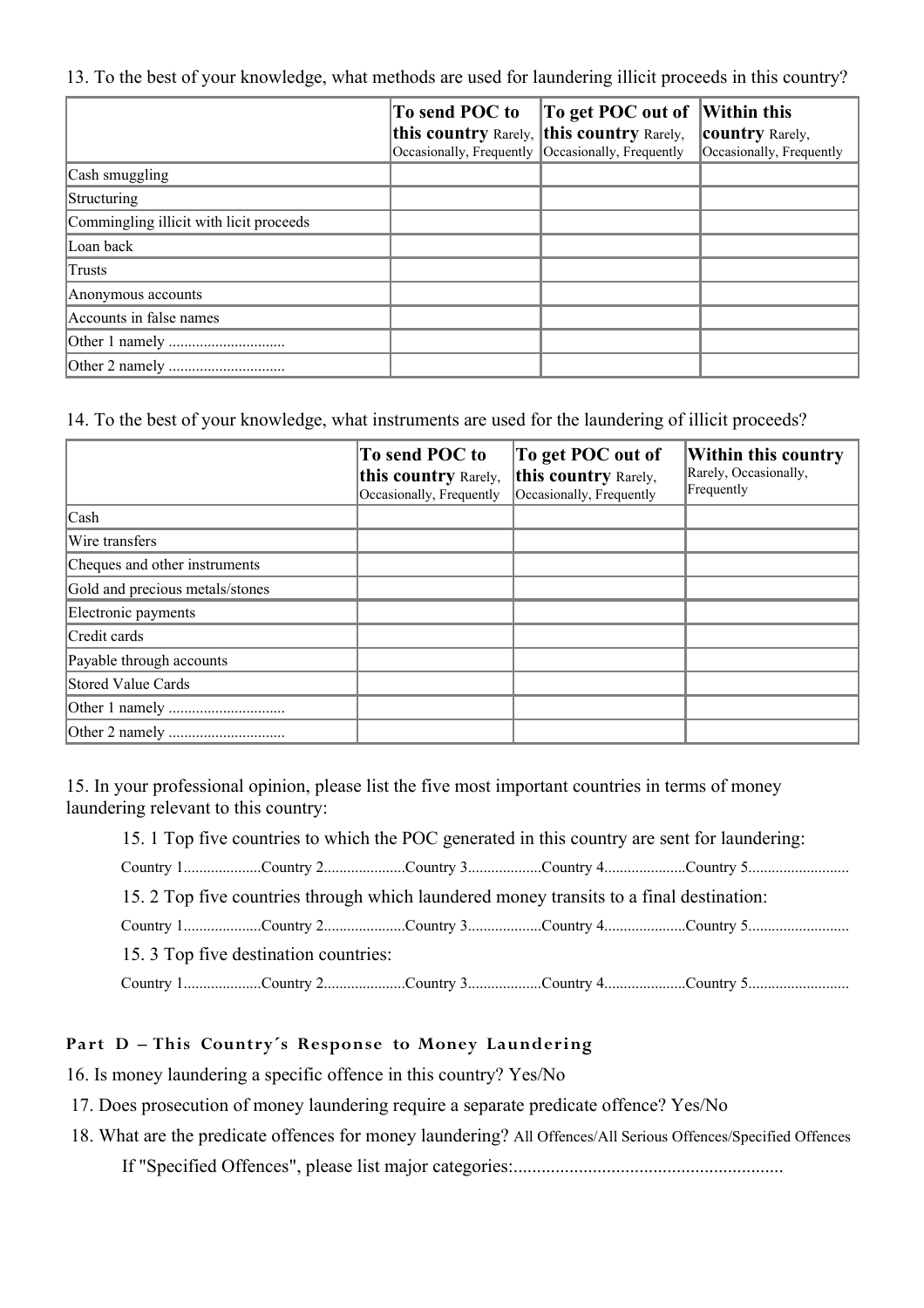19. Which of the following changes in international jurisdictions have impacted on the current response to money laundering in this country? (please select all applicable):

| <b>International Treaties</b>                                    | Yes/No |
|------------------------------------------------------------------|--------|
| <b>US Patriot Act</b>                                            | Yes/No |
| Introduction of Euro Currency                                    | Yes/No |
| <b>FATF Eight Special Recommendations on Terrorist Financing</b> | Yes/No |
| <b>FATF Forty Recommendations</b>                                | Yes/No |
| <b>International Agreements</b>                                  | Yes/No |
|                                                                  |        |
|                                                                  |        |
|                                                                  |        |

.................................

20. Is the alternative remittance sector for the transmission of money or value significant in this country? Yes/No

21. Is the alternative remittance sector regulated in this country? Yes/No

22. In your opinion, which sectors or professions are most associated with money laundering in this country?

| <b>Banking</b>        | Rarely/Occasionally/Frequently |
|-----------------------|--------------------------------|
| Legal                 | Rarely/Occasionally/Frequently |
| Accounting            | Rarely/Occasionally/Frequently |
| Casinos               | Rarely/Occasionally/Frequently |
| <b>Real Estate</b>    | Rarely/Occasionally/Frequently |
| <b>Other Gambling</b> | Rarely/Occasionally/Frequently |
| <b>Equity Market</b>  | Rarely/Occasionally/Frequently |
|                       | Rarely/Occasionally/Frequently |
|                       | Rarely/Occasionally/Frequently |

#### **Part E – Financing of Terrorism**

23. In your professional opinion, please indicate on the scale below, the order of magnitude of

Terrorist financing in this country for each of the following categories of fundraising:

23.1 Funds raised in the country for terrorist use in the same country:

Unknown/Negligible/\$US Thousands/\$US Tens of Thousands/\$US Hundreds of Thousands/\$US Millions/\$US Tens of Millions/\$US Hundreds of Millions/\$US Billions/\$US Tens of Billions

23.2 Funds raised in the country for use outside the country:

Unknown/Negligible/\$US Thousands/\$US Tens of Thousands/\$US Hundreds of Thousands/\$US Millions/\$US Tens of Millions/\$US Hundreds of Millions/\$US Billions/\$US Tens of Billions

23.3 Funds raised outside the country for use in the country:

Unknown/Negligible/\$US Thousands/\$US Tens of Thousands/\$US Hundreds of Thousands/\$US Millions/\$US Tens of Millions/\$US Hundreds of Millions/\$US Billions/\$US Tens of Billions